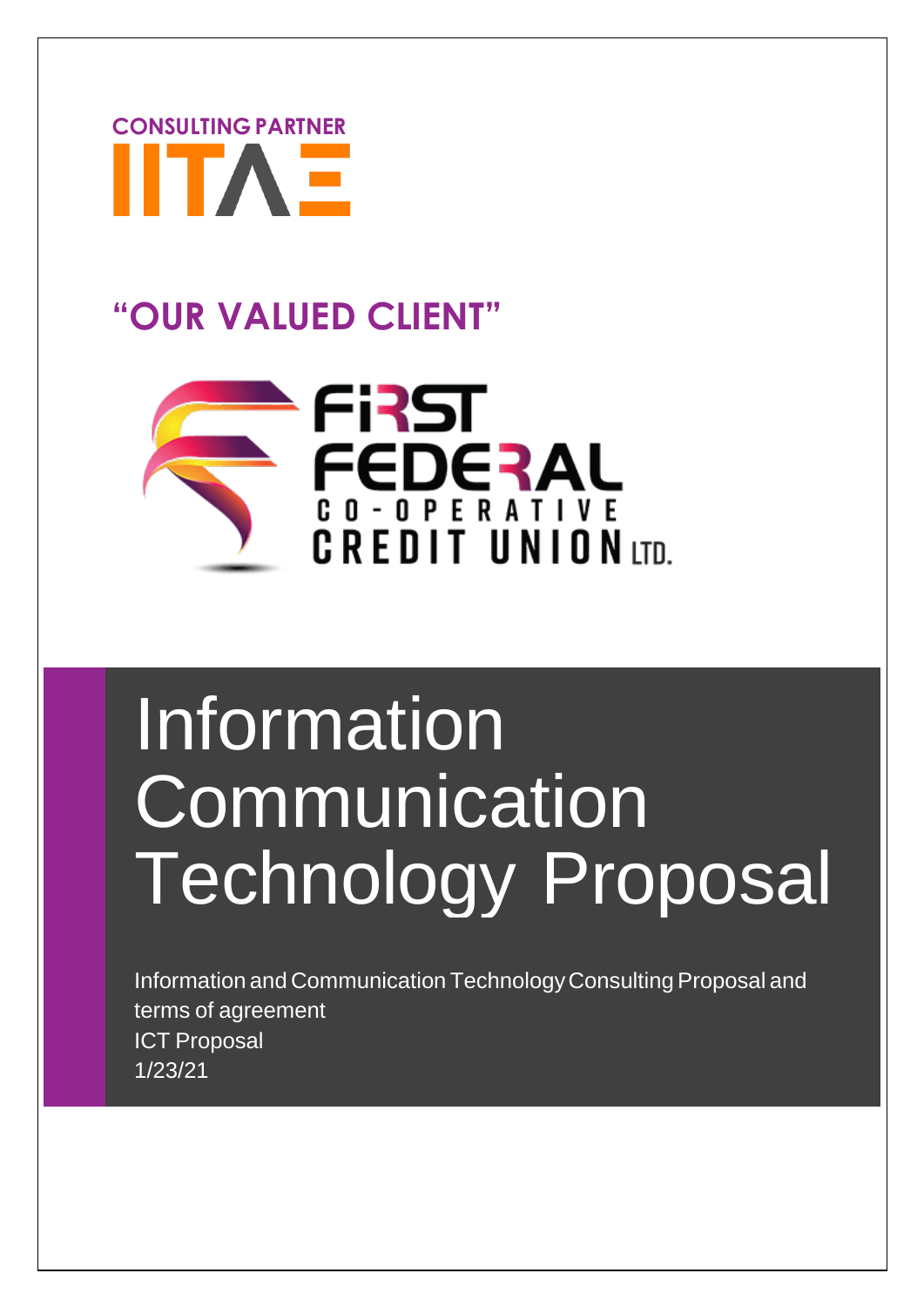

# Contents



| Meeting First Federal Co-Operative Credit Union's Information Technology Needs 1 |  |
|----------------------------------------------------------------------------------|--|
|                                                                                  |  |
|                                                                                  |  |
|                                                                                  |  |
|                                                                                  |  |
|                                                                                  |  |
|                                                                                  |  |
|                                                                                  |  |
|                                                                                  |  |
|                                                                                  |  |
|                                                                                  |  |
|                                                                                  |  |
|                                                                                  |  |
|                                                                                  |  |
|                                                                                  |  |
|                                                                                  |  |
|                                                                                  |  |
|                                                                                  |  |
|                                                                                  |  |
|                                                                                  |  |
|                                                                                  |  |
|                                                                                  |  |
|                                                                                  |  |
|                                                                                  |  |
|                                                                                  |  |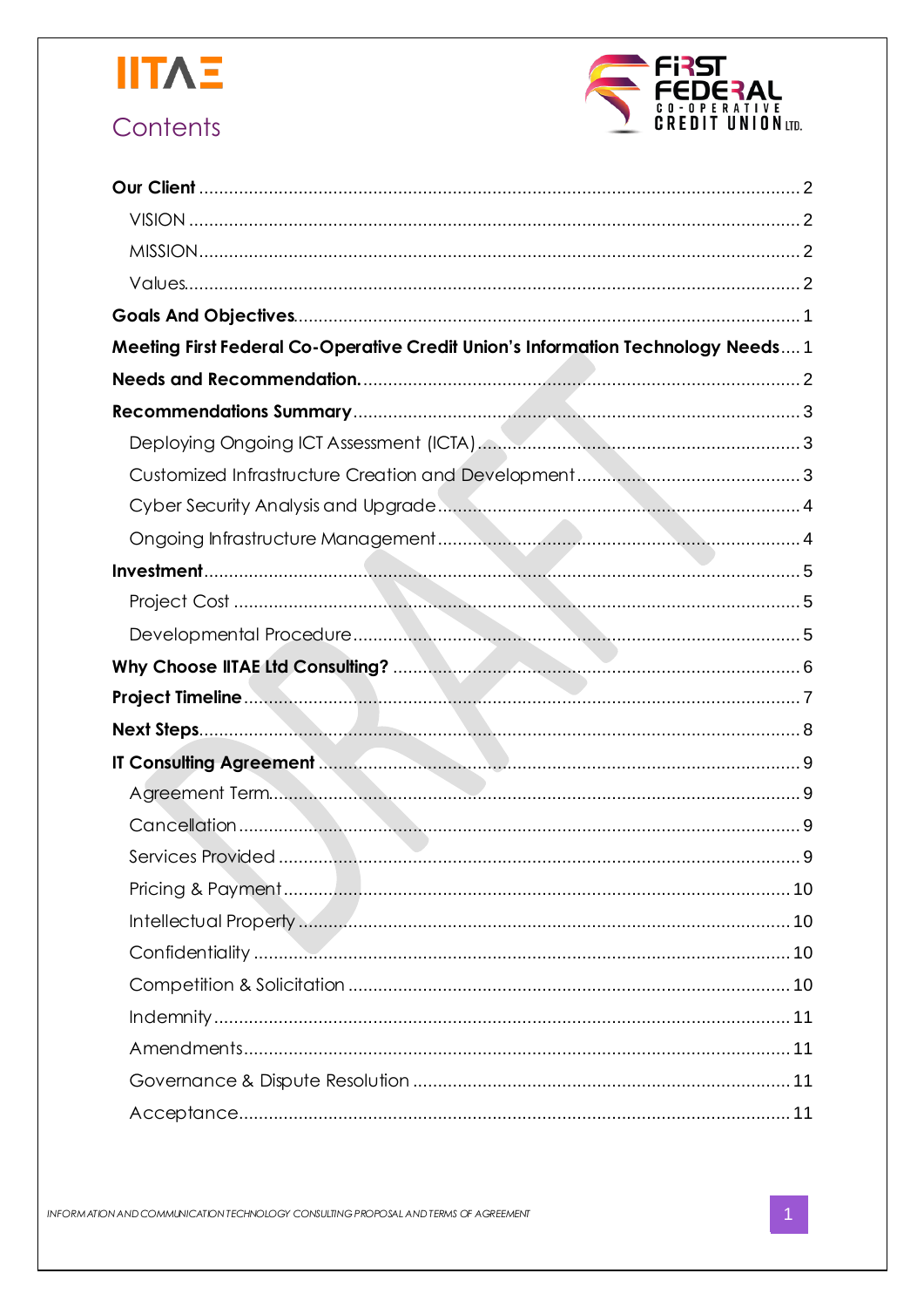

# <span id="page-2-0"></span>**Our Client**



**IITAE Ltd has developed this ICT Sustainably and Cybersecurity Proposal with our client's vision, mission and values in mind. We believe in meeting the needs of our clients by first understanding our clients needs and direction. With this understanding, we at IITAE Ltd have agreed to work with First Federal Co-Operative Credit Union in partnership to ensure their success in all their ICT areas of interest.**

#### <span id="page-2-1"></span>VISION

Making financial success first nature

#### <span id="page-2-2"></span>MISSION

Fostering the financial growth of a community of members by encouraging thrift, designing custom tailored products and creating wealth.

#### <span id="page-2-3"></span>Values

#### **Respect**

We Understand and show consideration to our members, officers and colleagues

#### **Integrity**

We practice sound moral and ethical principles at all times

#### **Commitment**

We are dedicated and work with passion and enthusiasm to always deliver the best quality possible.

#### **Honesty**

We insist on truthfulness with each other, with our members, with our officers, with our colleagues and in our business dealings. We expect and value openness.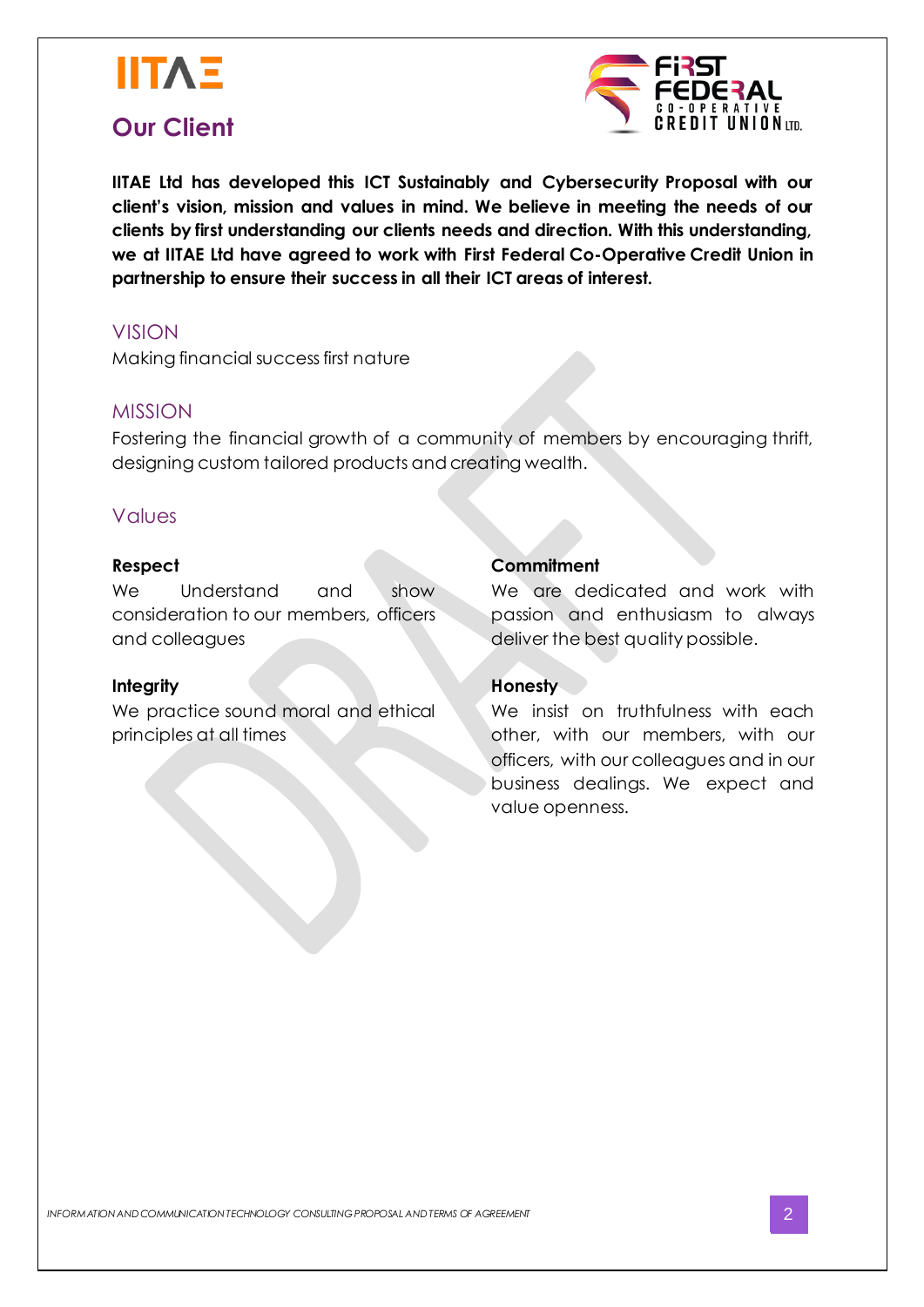# <span id="page-3-0"></span>**Goals And Objectives**



In today'scompetitiveBankingSectormarket, First Federal Co-Operative Credit Union needs to leverage the latest technology to expand and protect its business without breaking the bank. First Federal Co-Operative Credit Union needs a comprehensive Information Technology infrastructure and Cyber Security Policy solution to:

- *●* Develop a complete audit assessment of the information and communication technology infrastructure.
- *●* Implement a sustainable Information Technology management process with a recurring reporting system that feedsinto the organization's ICT Policy.
- *●* Develop all recommended IT, ICT and Cyber Security Policies
- *●* Increase productivity and workforce flexibility while minimizing costs.
- *●* Protect its business against sophisticated new cyber security threats.
- *●* Make the most of its technology investments to set itself up for long-term growth.
- *●* Complete the implementation process of any selected ICT Banking processing system not limited to ATM process.

If First Federal Co-Operative Credit Union doesn't invest in an infrastructure and security solution tailored to meet its unique needs, it will spend unnecessary resources on inefficient technology and put itself at risk for security breaches.

# <span id="page-3-1"></span>**Meeting First Federal Co-Operative Credit Union's Information Technology Needs**

IITAE Ltd.'s infrastructure and security consulting services will deliver the following results for First Federal Co-Operative Credit Union:

- 1. Designed and deployed a customized infrastructure.
- 2. Strengthened security.
- 3. Ongoing infrastructure management
- 4. Develop ICT and Cyber Security Policy
- 5. Develop Ongoing ICT Management Structure
- 6. Deploying Ongoing ICT Assessment (ICTA)
- 7. Deploy Ongoing ICT Project Services Consulting and Implementation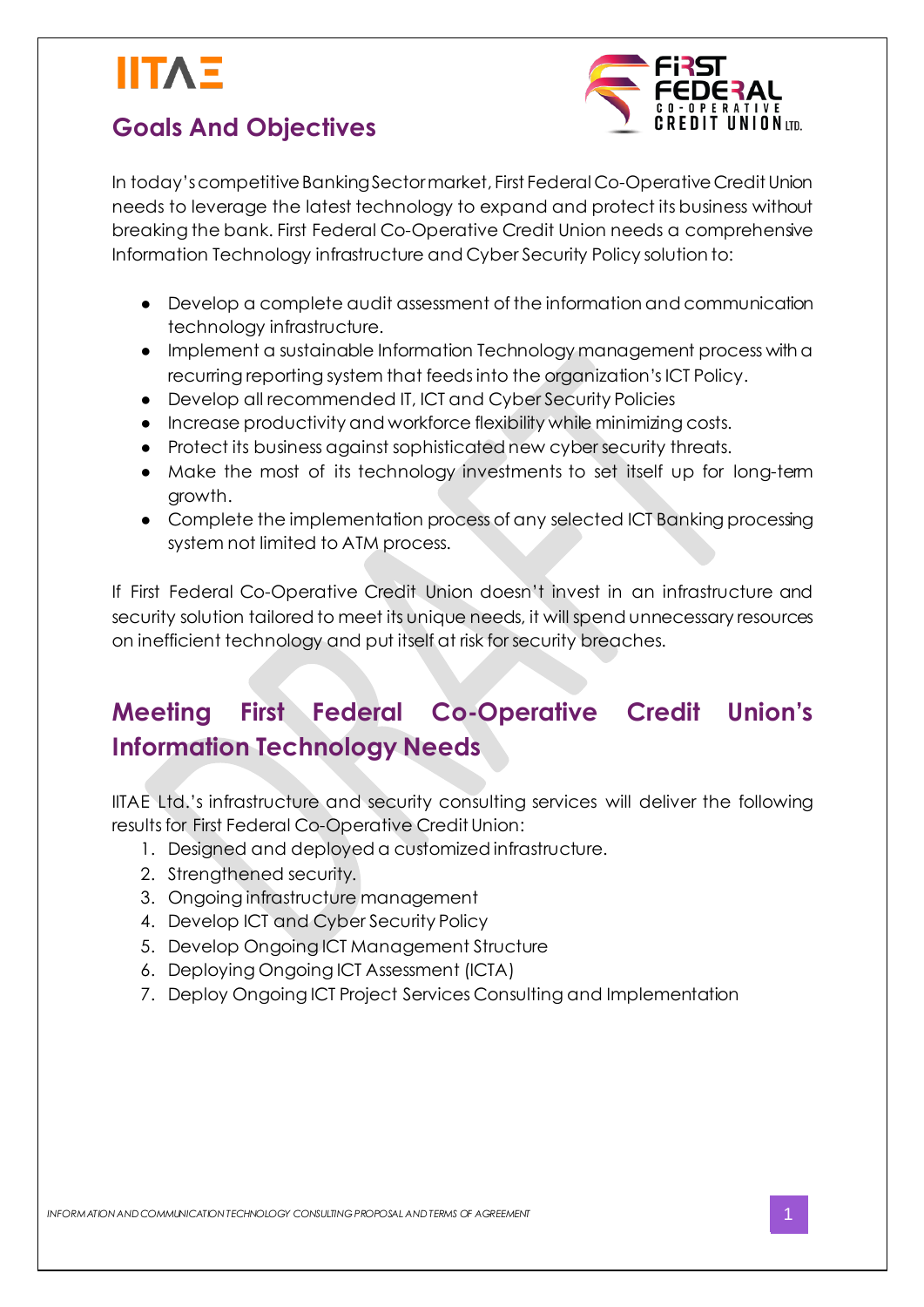

# <span id="page-4-0"></span>**Needs and Recommendation.**

- **● Designed and deployed a customized infrastructure** We will design an infrastructure for you that will let you take charge of your IT costs, boost your system security, and help your business better serve your customers.
- **● Strengthened security** As technology becomes increasingly complex, so do security threats. We will assess your current security measures and upgrade your security to protect your business against dangerous risks. We will work with you to ensure that the security measures we implement comply with any regulatory requirements relevant to your business.
- **● Ongoing infrastructure management** Even the most elegant IT infrastructure can become a burden if you're forced to manage it. That's why we offer ongoing infrastructure management services. We take responsibility for the end-to-end function, which gives you peace of mind and frees up time and energy to grow your business.
- **● Develop ICT and Cyber Security Policy -** The obvious advantage of cybersecurity is the protection of customer assets and transactions from fraudulent individualsand groups. Wewilldeploy ourservicesin thisarea which include threat Intelligence, risk management, and vulnerability assessments. Policy and procedure review and development. Security audits, Security monitoring, Security incident response, and Security training.
- **● DevelopOngoing ICT Management Structure** it is vitaltoconsider that without all three legs of the People-Processes-Technology (PPT) triangle in full balance, it's unlikely that your organization can be successful over time. However, our team will develop all three aspects for ICT success and cost control.
- **Deploying Ongoing ICT Assessment (ICTA)** Designed to provide an in-depth overview of your current infrastructure and technology, our Information Technology Assessment (ITA) evaluates the technology solutions you have in place and how they support your business functions and objectives. We will deploy a team that work with you to complete an audit assessment of the current ICT infrastructure with supporting reporting system.
- **● Deploy Ongoing ICT Project Services Consulting and Implementation** We will provide a complete project management services to ensure your technology implementation is properly designed, integrated into existing systems, and ultimately allows you to achieve your business goals. This service includes exciting or current projects.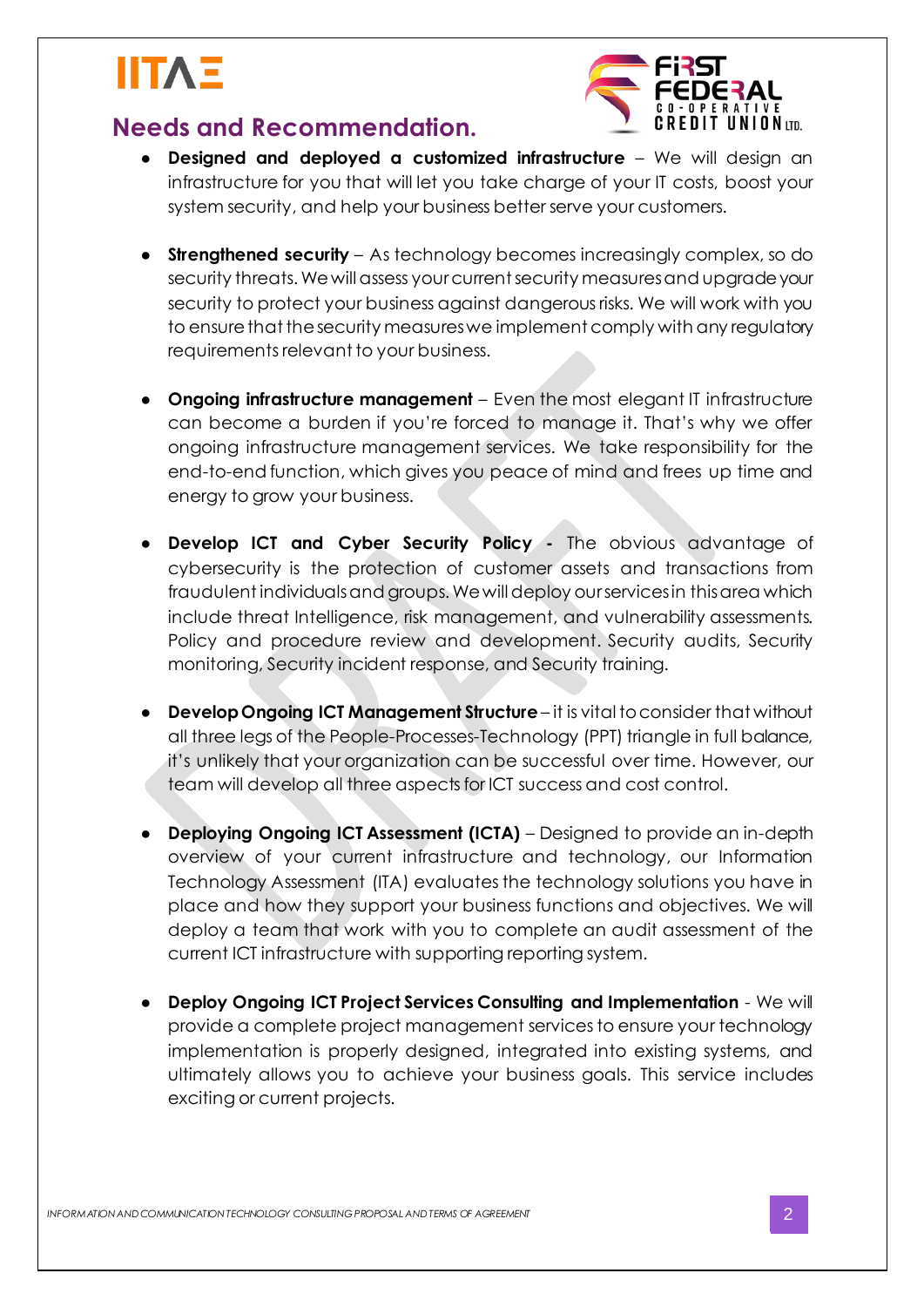# <span id="page-5-0"></span>**Recommendations Summary**



To meet First Federal Co-Operative Credit Union's goals, as outlined above, we recommend the following services as part of this project:

### <span id="page-5-1"></span>Deploying Ongoing ICT Assessment (ICTA)

IITAE Ltd will develop and provide an in-depth overview of the current ICT infrastructure and cyber security procedures, we will develop a tailored ICT Assessment evaluation technique unique to the organization. Our ICT analyzes an expansive range of IT functional areas, including:

- **Data Storage** –SAN, permissions, performance, accessibility, availability
- **Server Infrastructure** Warranty/support, performance, capability planning, virtualization, and operating systems
- **Network Infrastructure** –Power, environment controls, UPS, and warranty/support
- **Networking Infrastructure/Carrier Services** –ISP, network switching, wireless, cabling and connectivity, LAN/WAN, and warranty/support.
- **Cloud Services** –Compliance, availability, accessibility, and service delivery model
- **Business Services/Applications** Collaboration and messaging,

financial management, CRM, Active Directory/directory services, business intelligence, and file/print sharing

- **IT Disaster Recover/Business Continuity** –Recovery time objective (RTO) and recovery point objective (RPO), disaster recovery (DR) planning/readiness, business and impact analysis, and backups.
- **Network Security** –RTO Password policies, anti-virus, anti-spam, firewall, content filtering, and physical security
- **Telephony** –All aspects of your telephony solution
- **Risk** –Risk identification and risk analysis

# <span id="page-5-2"></span>Customized Infrastructure Creation and Development

A customized IT infrastructure puts you in the best position for future growth. IITAE Ltd will start with a comprehensive review of your current business processes and application portfolio. Then, relying on our expertise and firsthand observations, we'll develop and implement an infrastructure thatreduces costs, boosts productivity, and accomplishes your unique goals.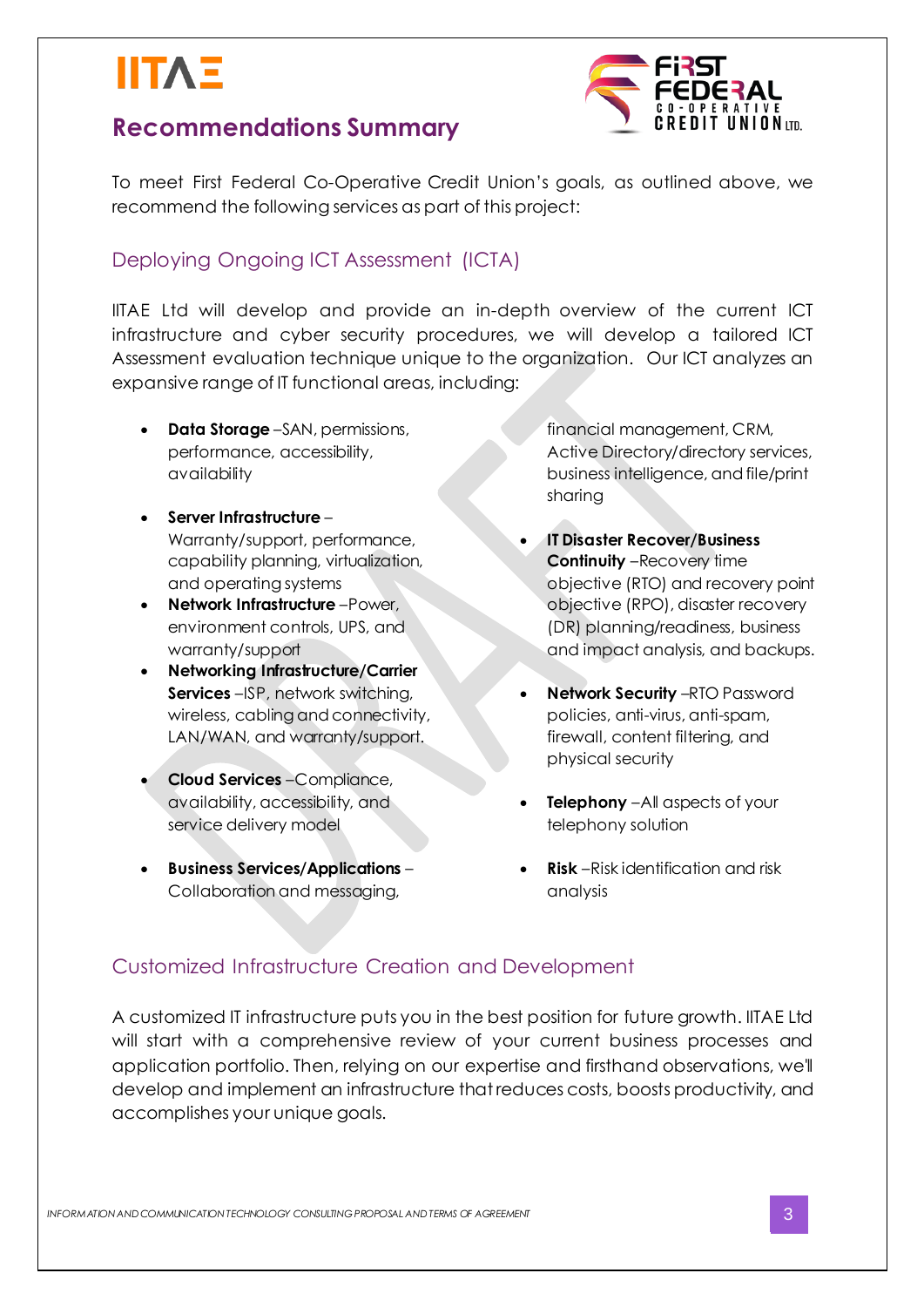# <span id="page-6-0"></span>Cyber Security Analysis and Upgrade



IITAE Ltd will analyze First Federal Co-Operative Credit Union's current security measures and identify any areasthat can be improved. Then IITAE Ltd will design and deploy new security measures specially designed to integrate seamlessly into First Federal Co-Operative Credit Union's ICT infrastructure. These security measures will protect First Federal Co-Operative Credit Union against maliciousthreats and keep First Federal Co-Operative Credit Union's business running smoothly. This will include the following Cybersecurity Policies;

- 1. Information Communication Technology (ICT) policies
- 2. Compliance policies
- 3. Information security policies
- 4. Information management policies
- 5. Data govemance policy
- 6. Acceptable use policies
- 7. Freedom of information policies
- 8. IT Governance, Risk and **Compliance**
- 9. Contract management policies
- 10. Project and Change Management policies
- 11. IT Goods or Services Acquisition policies
- 12. Availability management policies

# <span id="page-6-1"></span>Ongoing Infrastructure Management

After designing First Federal Co-Operative Credit Union's security upgrades with the relevant Cyber Security policy and integrating them into First Federal Co-Operative Credit Union's infrastructure, IITAE Ltd will continue to manage First Federal Co-Operative Credit Union's infrastructure while maintaining a relationship with all outsourcing partners. This will free up time for First Federal Co-Operative Credit Union management team to focus on scaling and maximizing the institution without worrying about technical details along the way.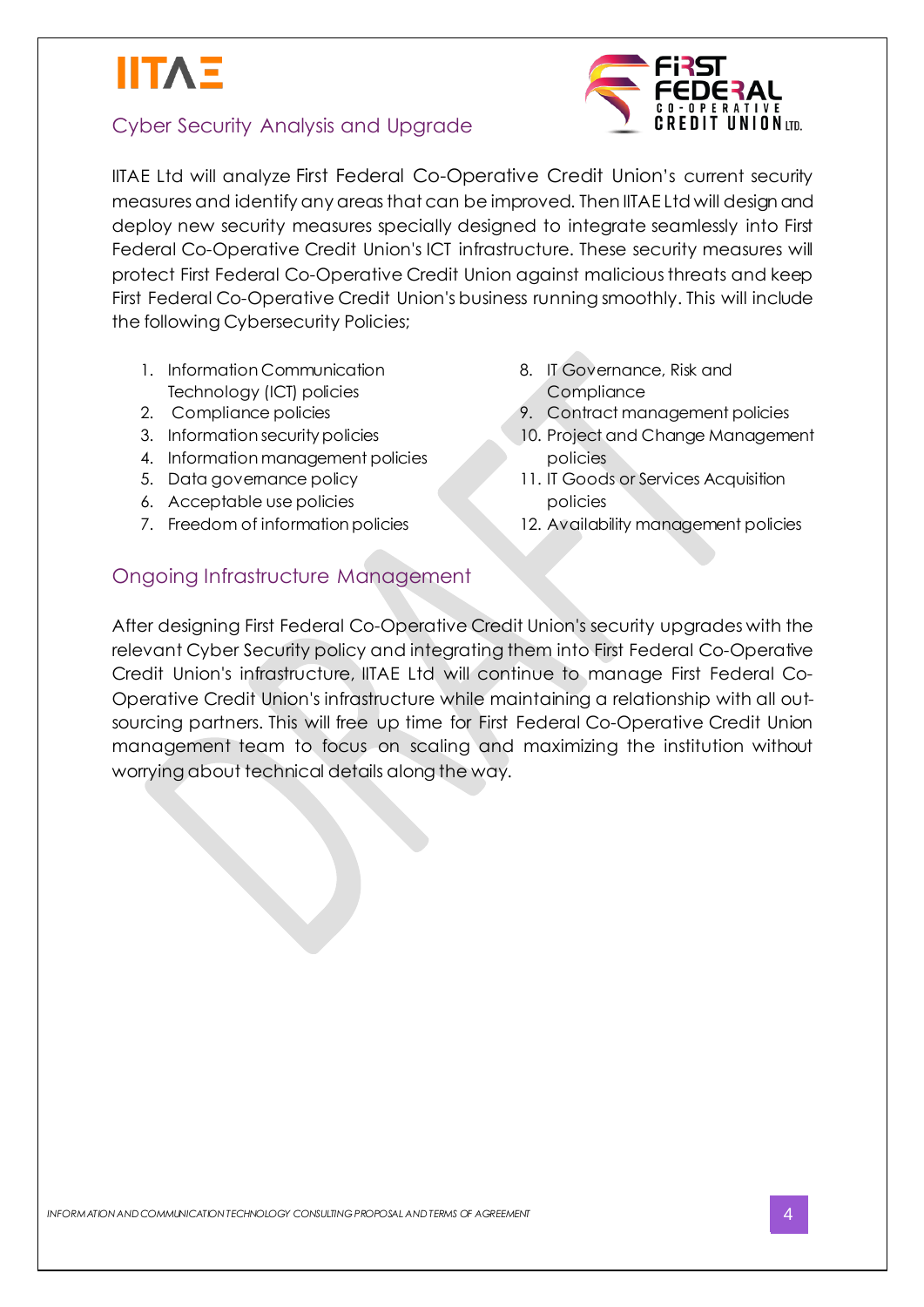

# <span id="page-7-0"></span>**Investment**



<span id="page-7-1"></span>Project Cost

| <b>Project Services</b>                            |              | <b>Project Total Cost</b> |
|----------------------------------------------------|--------------|---------------------------|
| Develop and Deploy ICT Assessment and Evaluation   |              |                           |
| Upgraded Infrastructure and Security Design and    |              |                           |
| Deployment                                         |              |                           |
| Infrastructure Management                          |              |                           |
| Develop and Deploy ICT and Cyber Security Policy:  |              |                           |
| Information Communication Technology (ICT)<br>1.   |              |                           |
| policies                                           |              |                           |
| Compliance policies<br>2.                          |              |                           |
| 3.<br>Information security policies                |              |                           |
| Information management policies<br>4.              |              |                           |
| 5.<br>Data governance policy                       |              |                           |
| Acceptable use policies<br>6.                      |              |                           |
| Freedom of information policies<br>7.              |              |                           |
| IT Governance, Risk and Compliance<br>8.           |              |                           |
| Contract management policies<br>9.                 |              |                           |
| 10. Project and Change Management policies         |              |                           |
| 11. IT Goods or Services Acquisition policies      |              |                           |
| 12. Availability management policies               |              |                           |
| Deploy Ongoing ICT Project Services Consulting and |              |                           |
| Implementation                                     |              |                           |
|                                                    |              |                           |
| <b>Project Duration - 6 Months</b>                 | <b>TOTAL</b> | \$<br>158,535.00          |

### <span id="page-7-2"></span>Developmental Procedure

**Infrastructure analysis and <b>improvement** – We'll start by looking at your current IT infrastructure to figure out what's working well and what can be improved. Then, keeping cost and your unique business goals in mind, we'll design and deploy an infrastructure to put you in the best place for sustained business growth.

**Security upgrade development –** We will take a look at how you're handling your security now and come up with a comprehensive plan to upgrade it against the latest threats. Then we will design the necessary security functions and deploy them within your IT infrastructure.

**Ongoing infrastructure management** – Once we get your infrastructure and security upgraded, we'll continue to manage it for you. This takes the burden off your back, helps ensure your technology continuesto run smoothly, and gives you more time to focus on your business.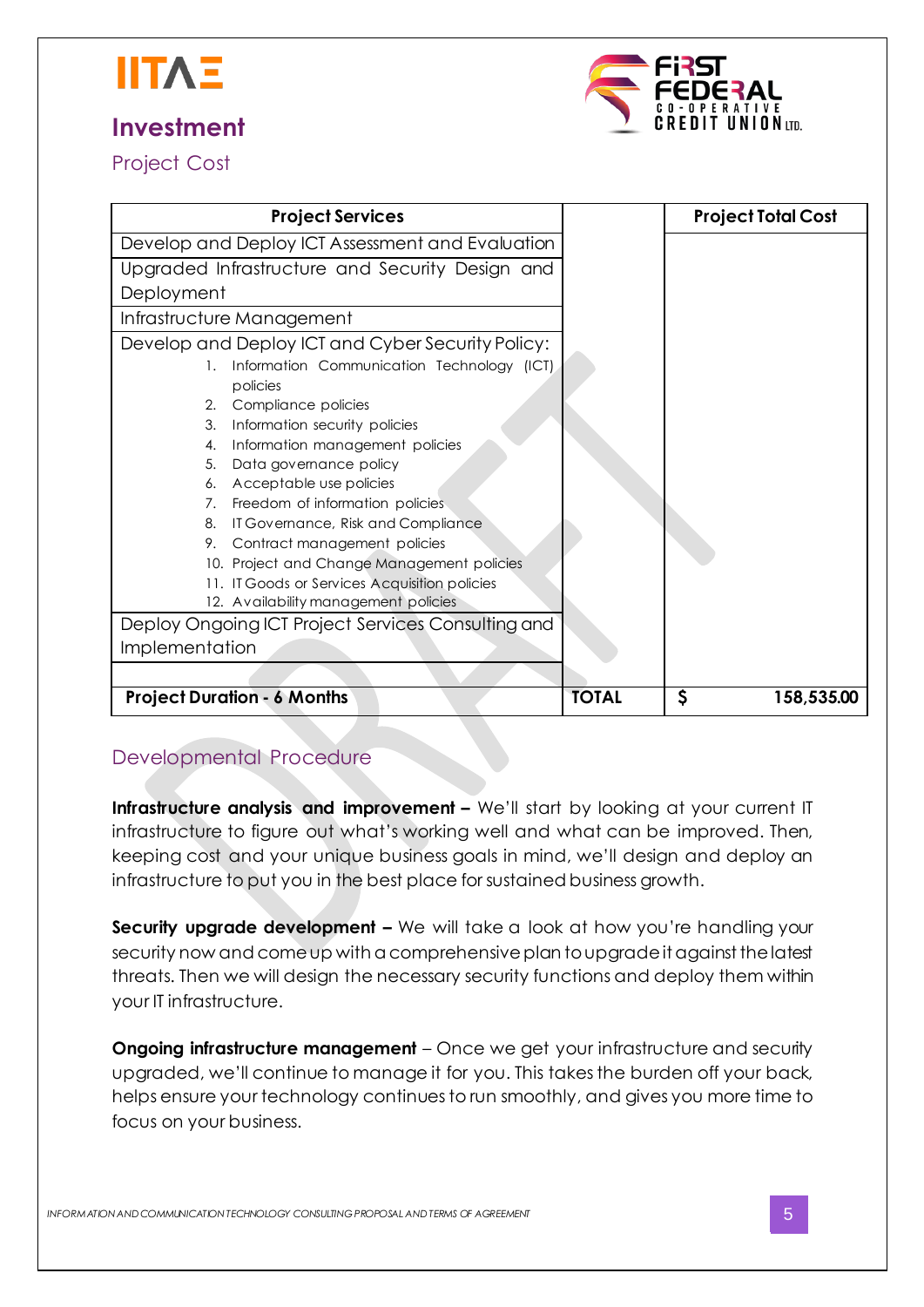

# <span id="page-8-0"></span>**Why Choose IITAE Ltd Consulting?**

First Federal Co-Operative Credit Union wantsto excel in every aspect of its business, which meansit will need to take advantage of the best technological tools available in order to gain an edge over its competitors. That is why you want a company like IITAE Ltd to provide you with a customized solution to maximize efficiency and security, minimize cost, and achieve your unique goals. Our expertise, resources, and attention to detail make usthe ideal choice to meet First Federal Co-Operative Credit Union's needsfor an infrastructure and security solution. We will bring the following strengths to our work for First Federal Co-Operative Credit Union:

- **● IITAE Ltd only hires experienced IT professionals** *–* Everyone we hire brings a wealth of IT experience to the table. This real-world knowledge gives us a unique perspectiveinto the strategies that work and those that don't; we want to share the most effective ones with you.
- **● IITAE Ltd creates a 100% custom solution for any problem** Our team provides a 100% unique, handcrafted solution to fit your specific IT needs. We won't design a new infrastructure from scratch; we'll take the system you have now and find cost-effective waysto make it more capable and secure.
- **● IITAE Ltd takes a holistic approach to IT and security** *–* We embrace a collaborative approach to meet your IT needs. That means we'll work with you to get yourinput about business goals, special concerns, and how you envision yourbusinessin thefuture.We'lltake thatinputandturn itintoa capable, costeffective system that can grow with you.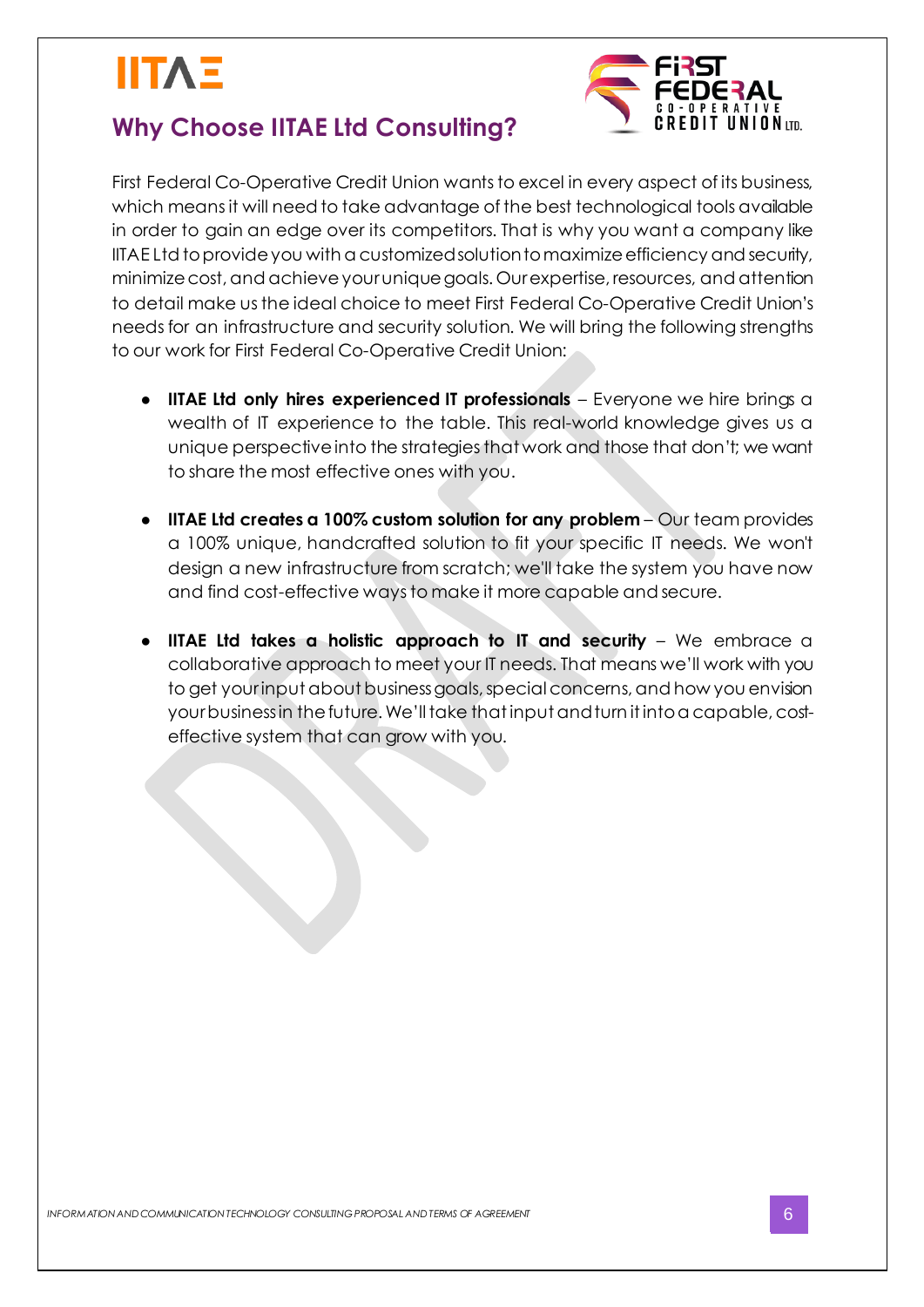



# <span id="page-9-0"></span>**Project Timeline**

Should First Federal Co-Operative Credit Union choose IITAE Ltdto execute this solution as proposed, our timeline for this project is asfollows:

| #              | Phase                                                                                   | <b>Activities</b>                                                                                                                                                                                                                                                                                                                                                                                                                                                                                                                                                                                                                 | <b>Start Date</b>          | Completion<br>Date         |
|----------------|-----------------------------------------------------------------------------------------|-----------------------------------------------------------------------------------------------------------------------------------------------------------------------------------------------------------------------------------------------------------------------------------------------------------------------------------------------------------------------------------------------------------------------------------------------------------------------------------------------------------------------------------------------------------------------------------------------------------------------------------|----------------------------|----------------------------|
| 1              | ICT Assessment and<br><b>Discovery</b>                                                  | Analysis of First Federal Co-Operative<br>Credit Union's current IT infrastructure,<br>security measures, and business goals.                                                                                                                                                                                                                                                                                                                                                                                                                                                                                                     | 01 <sup>st</sup> /02/21    | 28th / 02 / 21             |
| $\overline{2}$ | Upgraded<br>Infrastructure<br>and<br>Security Design and<br>Deployment                  | Comprehensive strategy development to<br>upgrade First Federal Co-Operative Credit<br>Union's infrastructure and security to<br>improve efficiency, minimize costs, and<br>protect First Federal Co-Operative Credit<br>Union's business against threats.                                                                                                                                                                                                                                                                                                                                                                         | 01 <sup>st</sup> / 02 / 21 | 30 <sup>st</sup> / 06 / 21 |
| 3              | Infrastructure<br>Management                                                            | Continue to monitor First Federal Co-<br>Operative Credit Union's infrastructure,<br>track its performance, and provide timely<br>solutions should anything go wrong under<br>our consulting procedures. This will be in<br>collaboration<br>with<br>outsourcing<br>all<br>partners.                                                                                                                                                                                                                                                                                                                                              | 01 <sup>st</sup> / 02 / 21 | 30 <sup>st</sup> / 06 / 21 |
| 4              | <b>ICT</b><br>Develop<br>and<br>Cyber<br>Security<br>Policy                             | IITAE Ltd will deploy our services in this area<br>which is to develop the following ICT<br>policies:<br>Information Communication<br>1.<br>Technology (ICT) policies<br>2.<br>Compliance policies<br>3.<br>Information security policies<br>Information management<br>4.<br>policies<br>5.<br>Data governance policy<br>6.<br>Acceptable use policies<br>Freedom of information policies<br>7.<br>8.<br>IT Governance, Risk and<br>Compliance<br>9.<br>Contract management policies<br>10. Project and Change<br>Management policies<br>11. IT Goods or Services Acquisition<br>policies<br>12. Availability management policies | 01 <sup>st</sup> / 02 / 21 | 30 <sup>st</sup> / 06 / 21 |
| 5              | Deploy Ongoing ICT<br>Project<br><b>Services</b><br>Consulting<br>and<br>Implementation | Provide complete project management<br>services to current or exciting system to<br>ensure that First Federal Co-Operative<br>Credit<br>Union's<br>technology<br>implementation is properly designed,<br>integrated into existing systems.                                                                                                                                                                                                                                                                                                                                                                                        | 01 <sup>st</sup> / 02 / 21 | 30st / 07 / 21             |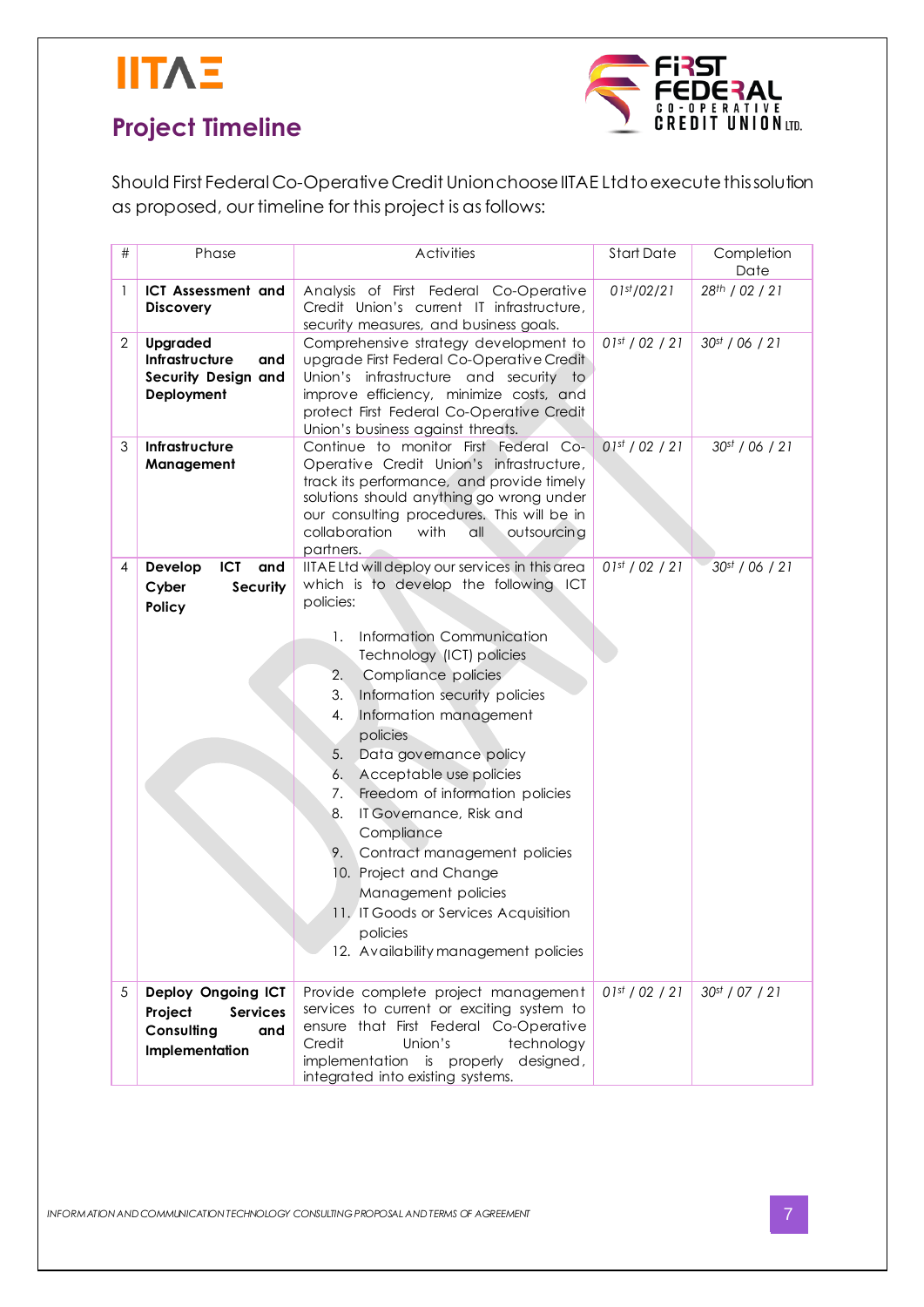

# <span id="page-10-0"></span>**Next Steps**



As outlined in the Investment section, our pricing is valid until 30<sup>th</sup> July 2021. To take advantage of this proposal and proceed with the project as outlined, First Federal Co-Operative Credit Union's next steps must be to:

- **●** Accept the proposal
- **●** Discuss desired changes with IITAE Ltd
- **●** Finalize and sign the contract
- **●** Submit an initial payment of 50 percent of total project fee asretainment

Once completed, IITAE Ltd will contact First Federal Co-Operative Credit Union to schedule a project launch meeting to make introductions and gather information before beginning the work.

We're happy to make changes to project scope on First Federal Co-Operative Credit Union'srequest at any time, but may be subject to additional billing.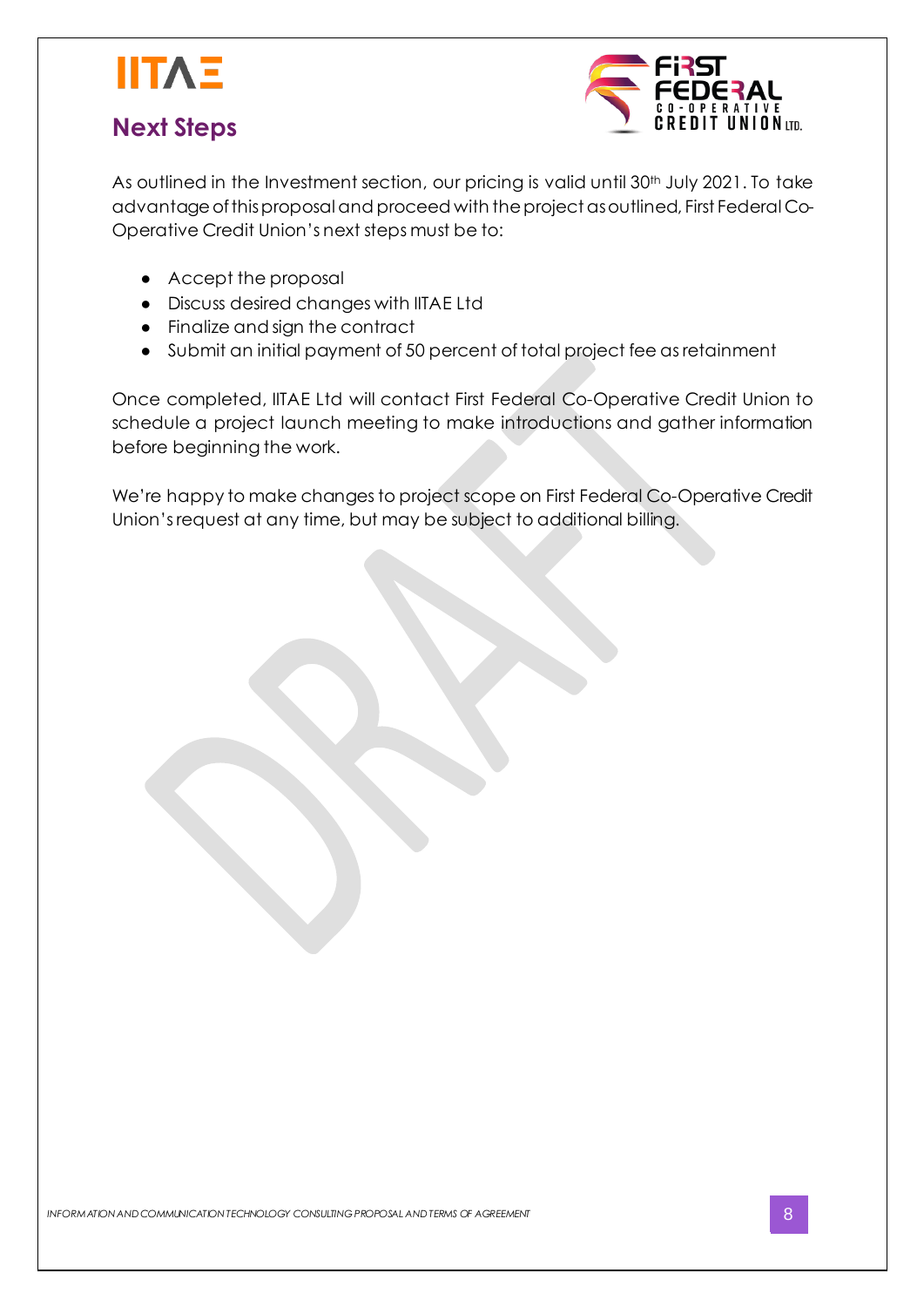# <span id="page-11-0"></span>**IT Consulting Agreement**



This agreement is by and between the following parties:

| "Consultant"                                                              | "Client"                                                                        |
|---------------------------------------------------------------------------|---------------------------------------------------------------------------------|
| <b>IITAE Ltd</b>                                                          | <b>First Federal Co-Operative Credit Union</b>                                  |
| Legal Office: Unit A5-1, Sands Complex,<br>Bay Road Basseterre, St. Kitts | <b>Bladen Commercial Development</b><br>Basseterre St. Kitts, St. Kitts & Nevis |
| Contact Number: 1 (869) 661 -7417                                         | Contact Number: +1 (869) - 466 - 3477                                           |
| Email Address: ricardo.neil@iitae.tech,<br>support@iitae.tech             | <b>Email Address:</b><br>info@firstfederalcreditunion.com                       |
| Website: https://www.iitae.tech/                                          | Website:<br>https://www.firstfederalcreditunion.com/                            |

The parties listed above hereby enter into a business relationship whereby Consultant provides IT consulting services to Client in consideration of payment terms outlined below.

# <span id="page-11-1"></span>Agreement Term

This IT consulting agreement will commence as of the date it is signed by Client, and will continue for six months with 50 percent of the retainment consulting cost is paid. The balance will be paid upon the completion of the six months period or if until either party chooses to cancel it via written notice, delivered pursuant to the terms of this agreement.

# <span id="page-11-2"></span>**Cancellation**

This agreement is intended to be a six months consulting agreement, with no long-term commitment by either party. Should either party choose to cancel this agreement, they may do so by providing written notice, delivered via email or certified mail. In the event of cancellation, Consultant agrees to cease providing IT consulting services immediately, and generate a final prorated invoice for services rendered.

# <span id="page-11-3"></span>Services Provided

Consultant agrees to provide IT consulting services including the following:

- 1. ICT Assessment and Discovery
- 2. Upgraded Infrastructure and Security Design and Deployment
- 3. Infrastructure Management

*INFORMATION ANDCOMMUNICATION TECHNOLOGY CONSULTINGPROPOSAL ANDTERMS OF AGREEMENT* 9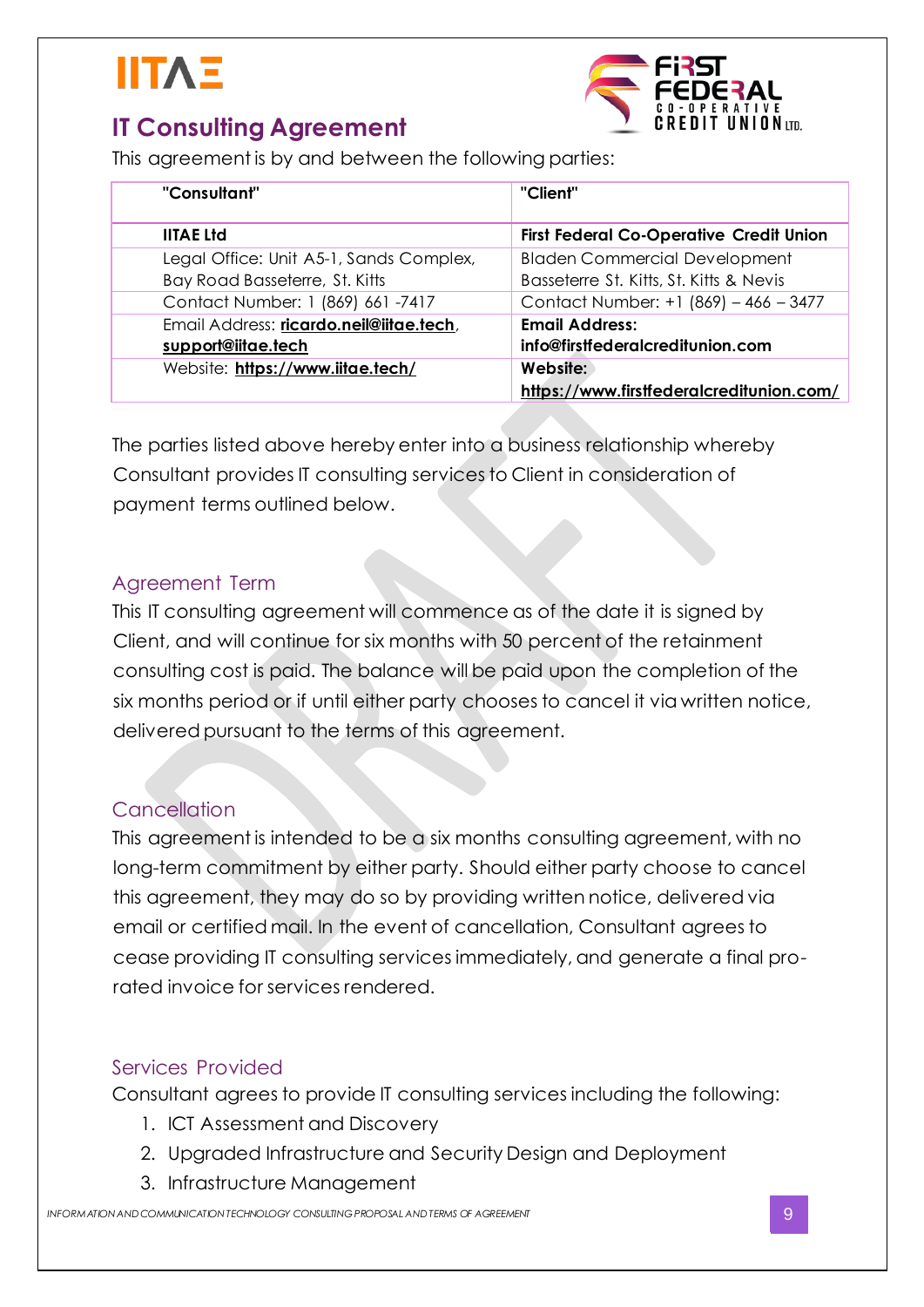

- 4. Develop ICT and Cyber Security Policy
- 5. And Deploy Ongoing ICT Project Services Consulting and Implementation

### <span id="page-12-0"></span>Pricing & Payment

Client agrees to pay Consultant as a project consulting service for the duration of this IT consulting agreement, as detailed in the table below:

| Name                                   | Price       | %               | Subtotal       |
|----------------------------------------|-------------|-----------------|----------------|
| <b>IT Services Consulting Retainer</b> | \$79,267.05 | 0.50            | \$79,267.05    |
| Six (6) Months Closing Fee             | \$79,267.05 | 0.50            | \$79,267.05    |
|                                        |             | $C = 1 + 1 + 1$ | $+1.50.505.00$ |

Subtotal \$158,535.00

### **Total \$158,535.00**

Additionally, Client agrees to reimburse Consultant for any additional costs incurred by Consultant in the execution of this agreement, including preapproved travel and expenses. Client agrees to pay each invoice in full within 20 days of receipt.

### <span id="page-12-1"></span>Intellectual Property

Consultant agrees that, as an independent subcontractor, all intellectual property rights related to the work performed under the terms of this agreement are assigned to the Client.

# <span id="page-12-2"></span>**Confidentiality**

Consultant agrees to maintain complete confidentiality and non-disclosure of Client's trade secrets and business practices at all times, excepting cases previously approved in writing by Client.

# <span id="page-12-3"></span>Competition & Solicitation

Consultant agrees not to solicit or endeavor to hire Client's employees at any time. Client acknowledges Consultant's right to perform IT consulting work for other agencies, including Client's competitors. Such work shall comply with the confidentiality terms of this IT consulting agreement.